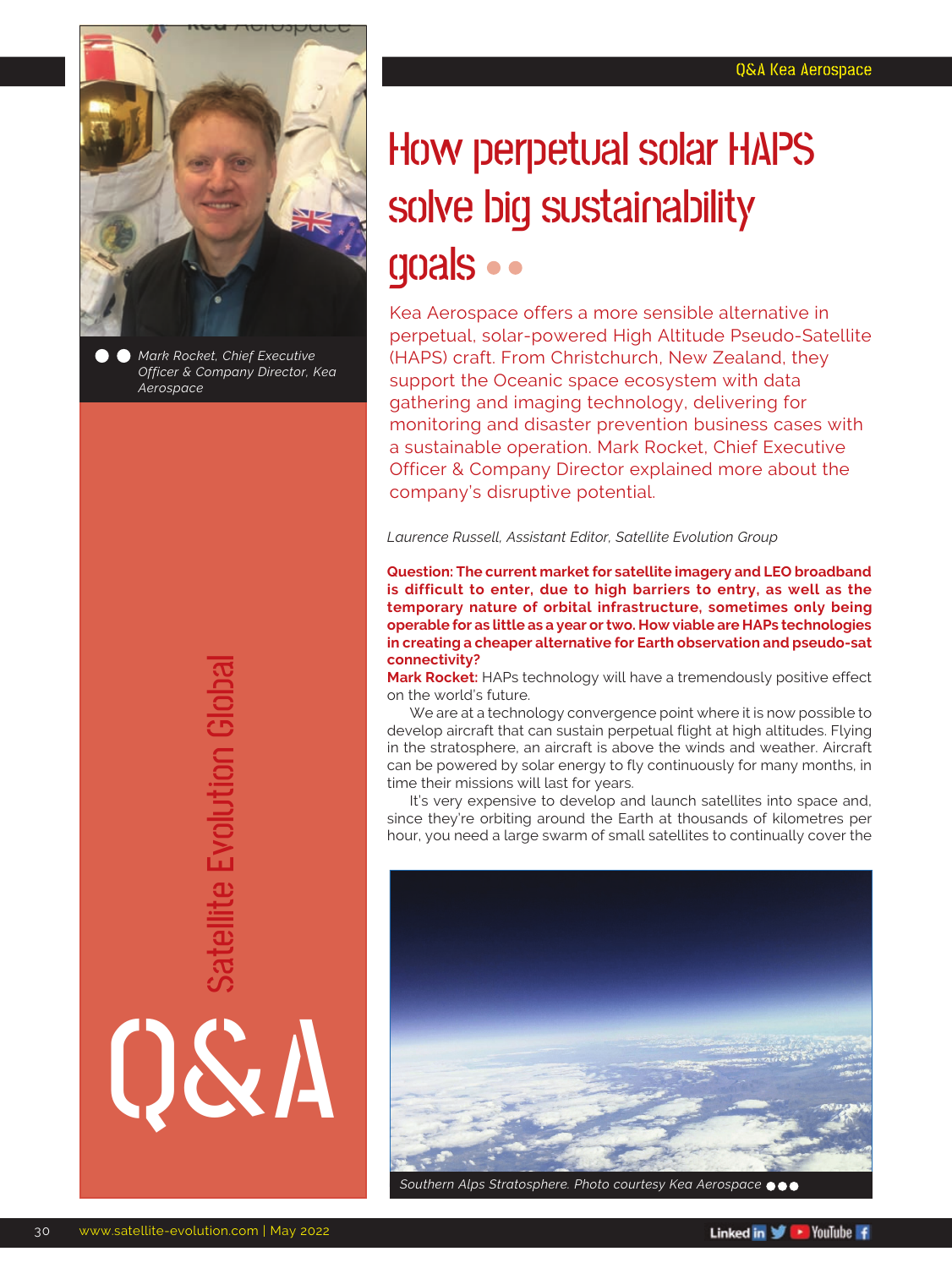same area. In addition, smaller satellites have a limited payload capacity and can only house smaller, lowresolution cameras.

A solar-powered HAPs aircraft can loiter over the same area and is at least twenty times closer to the ground than satellites, thereby offering a compelling technological advantage.

#### **Question: Could you explain how perpetual solar flight is possible?**

**Mark Rocket:** A large fixed-wing aircraft fitted with solar panels can be charged by solar energy during the day, then the batteries will sustain the aircraft's power during the night cycle.

Some of the key challenges sit around designing an extremely light and durable aircraft; but being able to operate at a much lower air density than we have at ground level, all at a temperature of around -60 degrees Celsius. Combine this with extreme power management and aeroelastic management, and you get an idea of the interesting technology pathway required.

#### **Question: Are high-altitude perpetual-flight solar vehicles the future of HAPs technology?**

**Mark Rocket:** There are two main high-altitude platform options: balloons or aircraft. Balloons may be part of the answer for some HAPs applications, but we believe that aircraft offer the most versatility and best performance to consistently deliver the payload to where it needs to go.

Then it comes down to aircraft flight endurance. Solar

power has been the most popular energy source for HAPs technology to date, but there may also be future HAPs aircraft that are powered by hydrogen. A hydrogenpowered aircraft would be able to lift a heavier payload to the stratosphere, though it would have a much more limited flight duration (we'd expect under ten days). A solarpowered aircraft will be able to fly continuously for many months at a time.

#### **Question: In a market plagued with discussions on launch pollution and space debris, are solar-powered HAPs future-proofed for the green industry revolution experts have predicted?**

**Mark Rocket:** It's difficult to find the perfect green technology solution but we believe HAPs do stack up favourably, particularly if each vehicle is deployed for extended periods of time. Launching hardware to space is costly for the environment - rockets use swimming pools of rocket fuel and large components are discarded to burn up in the atmosphere.

Some HAPs may use fuels such as hydrogen, but for many applications there are clear advantages of HAPs being powered by solar energy. This will significantly reduce the cost on the environment if there are fleets of aircraft flying for long durations.

Like electric cars, HAPs technology relies on battery technology which, though not ideal, is getting better year on year. A HAPs aircraft is also designed to be lightweight, so it's integral to the design to reduce the mass of the vehicle which inherently reduces waste.

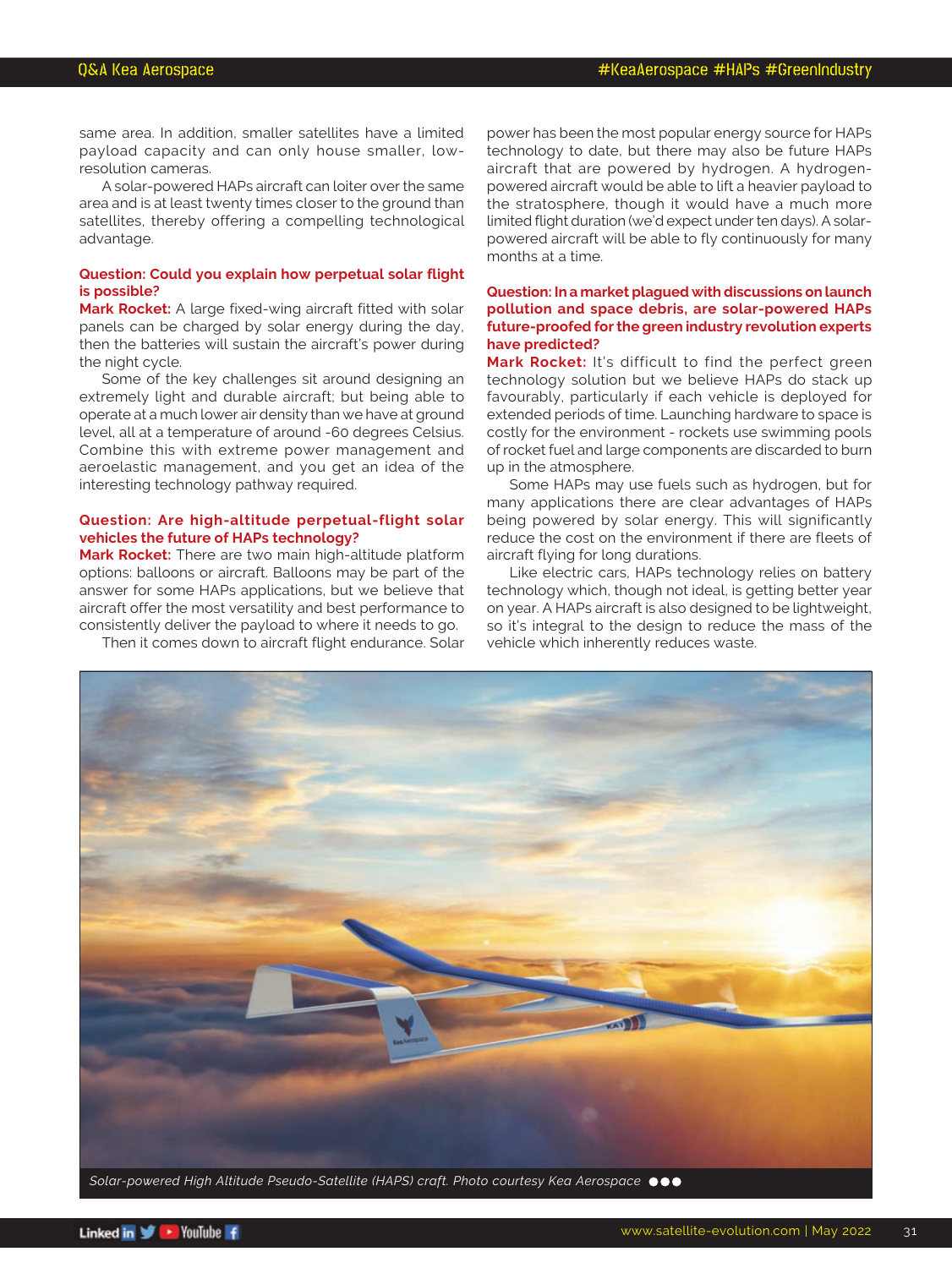

**Question: With a scientific consensus that natural disasters are getting worse and more frequent, are affordable imaging devices like Kea Atmos the perfect answer for creating early warning systems for the ecological disasters to come?**

**Mark Rocket:** You can't solve the problem if you can't see it. When there are natural disasters such as earthquakes, tsunamis, volcanoes, wildfires, and floods, then people need to quickly see what's going on and be able to respond swiftly.

We are experiencing widespread ecological changes on a global scale, and we believe that HAPs will have an important role to play in future risk mitigation, as well as helping to establish swifter reaction times to deploy resources to where they need to go.

#### **Question: Innovations like yours are just one of the insights offered by the New Zealand space industry, and the greater Asiatic talent base at large. Should the Western world be paying more attention to the Eastern one?**

**Mark Rocket:** There are HAPs development projects underway in New Zealand, Australia, and South Korea, as well as a range of other locations in North America, Asia, and Europe. We expect to see more people around the world paying closer attention to HAPs technology in the near future as these projects get closer to commercialisation.

Solar-powered HAPs technology will progress rapidly this decade and there will soon be widespread awareness of the benefits that stratospheric platforms can bring to a wide range of applications.

#### **Question: What future applications do you see perpetual solar flight technology satisfying in the net-zero world governments are scrambling to implement?**

**Mark Rocket:** At Kea Aerospace, we see environmental monitoring as a key application, and we're excited about making contributions in this area. Governments and organisations are wanting to see the full data picture to detect changes that are taking place over their land and waterways. There are data gaps for aerial imagery in other applications such as precision agriculture, forestry, smart cities, disaster management, and maritime domain awareness.

Currently, the main method by which people can access high-resolution aerial imagery is from manned aircraft, but these are expensive to run and have infrequent coverage over broad areas. Swarms of satellites will be able to achieve coverage over wide areas, but they orbit too high to get the quality resolution required for many applications. We are developing game-changing HAPs technology to regularly acquire aerial imagery over vast areas at a superior quality – and we'll do this much more regularly and more cost-effectively than has ever been achieved before.